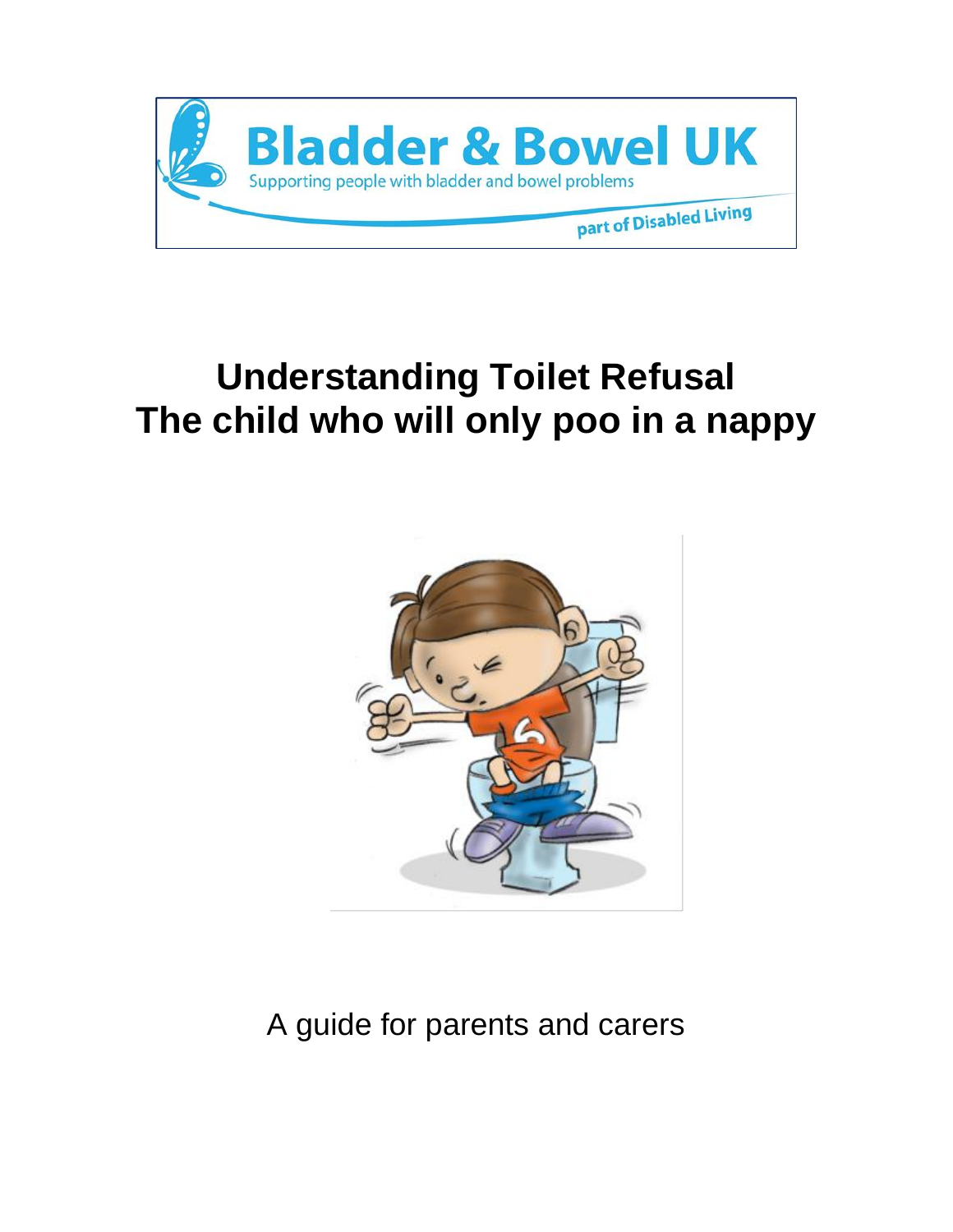## **Why do some children who will wee on the toilet or potty only poo in a nappy?**

This is a very common problem in children who are about  $2 - 4$  years old and have potty trained. The reasons behind it are often not clear. It may be that they are reluctant to give up the last bits of babyhood, they may be worried about feeling the poo fall away into the potty, or there may be other problems such as constipation.

Usually there are no underlying issues and it is just your child preferring to carry on using the nappy as they always have. Your child's health visitor may have suggestions that help your child learn to poo in the potty. It is worth asking their health care professional to make sure that they do not have constipation or any another issue that might be causing the problem. If your child is constipated this will need to be treated before you try to remove the nappies.

### **What will happen if I stop letting my child use a nappy?**

Children can hold on to their poo for a long time. If they really do not want to use the potty or toilet, they may hold on for long enough to become constipated. If you think this has happened to your child, speak to their healthcare professional. They should suggest treatment with laxatives, to help resolve the constipation. (There is more information about constipation on the Bladder & Bowel UK website at [www.bbuk.org.uk\)](http://www.bbuk.org.uk/)

#### **What can I do to help my child learn to use the toilet?**

To prevent constipation developing your child needs to feel in control. Therefore, a programme that makes changes gradually often works well:

• Allow your child to have a nappy put on when they want to open their bowels, but keep the nappies in the bathroom.



**Your child needs to understand that Mr Poo really does want to go in the toilet!**

- Take your child to the bathroom to put the nappy on and then stay there with them while the nappy is on or leave them there with a favourite book or toy, until they have done their poo.
- Remove the nappy as soon as your child has done a poo and encourage them to help empty the poo into the toilet – because that's where poo goes.
- Your child should flush the toilet and then wash and dry their hands.
- It is important that your child is standing up when the nappy is put on and taken off. This allows them to help with the process. It also lets them start to learn about and help with bottom wiping, which they cannot do if they are lying down. (It also makes it easier to do when you are out and about.)
- Once your child is in a routine of going to the bathroom to have the nappy put on and staying there with it on, the programme is moved forward. This is done by encouraging your child to sit on the toilet or potty with the nappy on.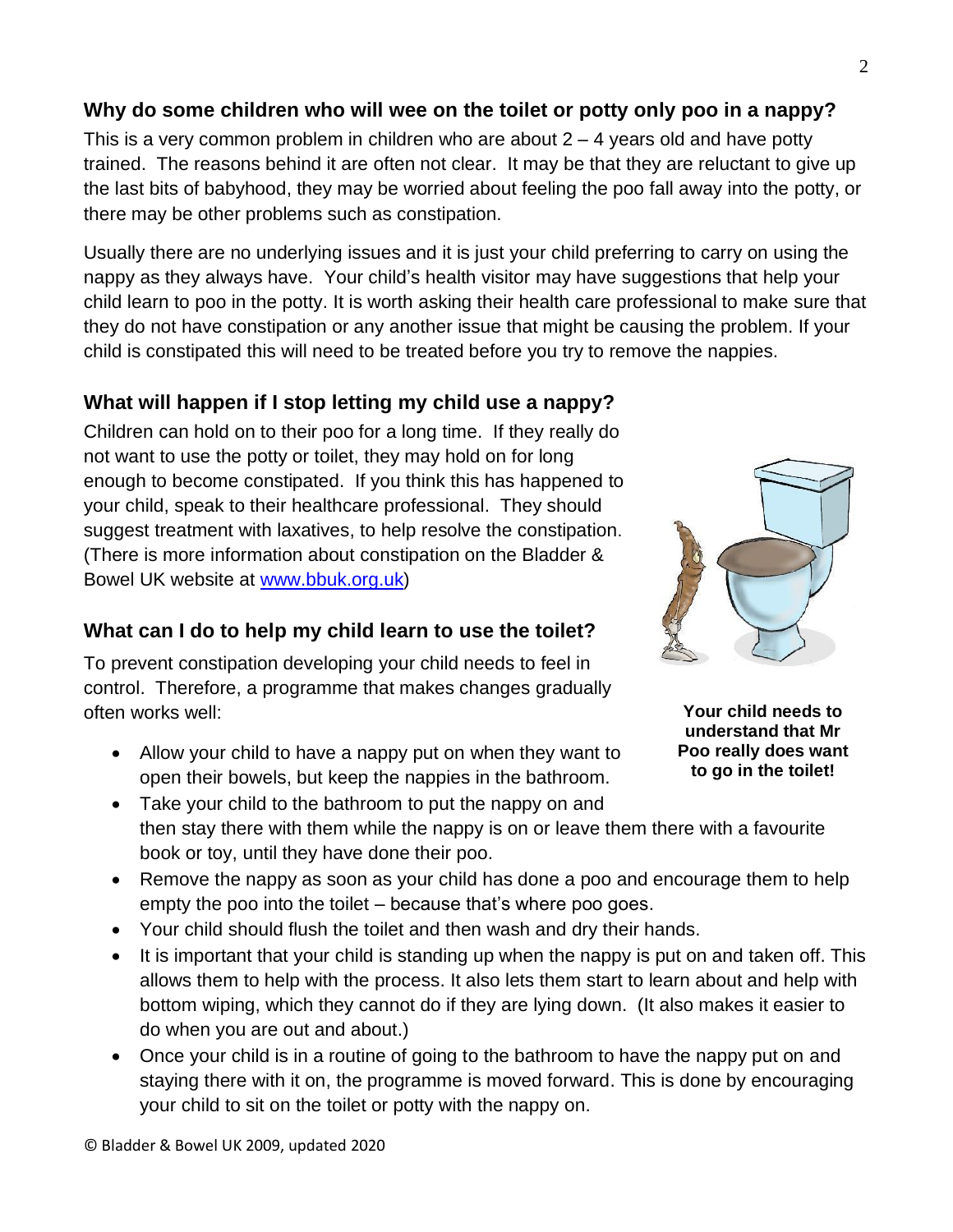- Gradually encourage your child to sit on the toilet or potty for more time, until they are sitting the whole time the nappy is on.
- Stickers or other small rewards can be used to encourage your child.

When your child is happily sitting on the toilet with a nappy on to poo, you can start to work towards them pooing without a nappy. This can be done by one of the following:

- Put the nappy over the potty, or under the toilet seat so your child can still feel it is there.
- Over time the nappy is lowered, so it is not touching their bottom. Eventually you should be able to stop using the nappy. Some children do well if the nappy is replaced with toilet paper.
- Use nappies that are smaller and smaller sizes until you can tell your child that, as there are no longer any nappies that fit them, they need to start opening their bowels on the toilet or potty without the nappy. You may tell them they are now a 'big' boy/girl.
- Put the nappy on, but do not do it up. Eventually you can replace it with some kitchen roll and then toilet paper. Gradually reduce the amount of toilet paper until you are only using a couple of sheets, before being removing it completely.
- Cut a small hole in the nappy. Gradually increase the size of the hole until your child is opening their bowels through the hole.

This problem often seems as though it becomes a battle of wills – but if you have a clear consistent approach and use lots of praise and encouragement your child will learn to poo in the toilet or potty. It may be useful to have a clear timescale and outcome for the programme so everyone knows what they are aiming towards.

## **My child has additional needs – will this programme work for them?**

This programme will work well for children with additional needs. However, for some children with sensory issues or processing difficulties, they may take longer to learn to use the potty or toilet. These children may require very gradual changes over a longer period of time. Ask their healthcare professional for help and support.

You may need to think about other things that might be making your child reluctant to use the potty or toilet if they have additional needs. Some children struggle with the bathroom environment due to their sensory needs. Their occupational therapist may be able to make suggestions to help with this. Some children with processing differences, particularly children who struggle with changes to their usual routines, may need a very gradual approach, with changes made slowly.

There is more information about toilet training children with additional needs and sensory issues, including a leaflet on 'Toilet Training Children with Autism and Related Conditions' on the Bladder & Bowel UK website at [https://www.bbuk.org.uk/children-young-people/children](https://www.bbuk.org.uk/children-young-people/children-resources/)[resources/](https://www.bbuk.org.uk/children-young-people/children-resources/)